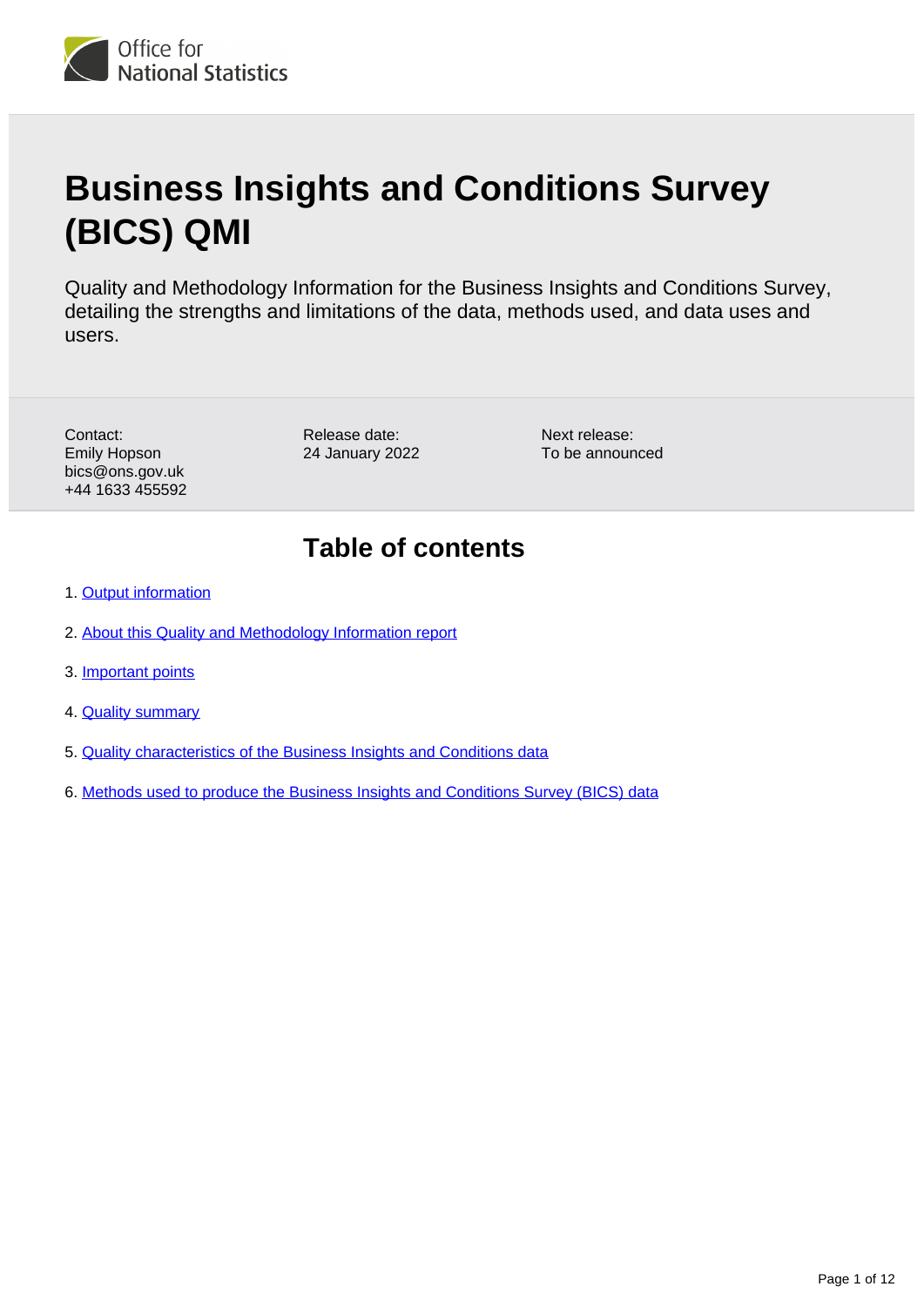## <span id="page-1-0"></span>**1 . Output information**

| Survey name         | <b>Business Insights and Conditions Survey</b>         |
|---------------------|--------------------------------------------------------|
| <b>Frequency</b>    | Fortnightly                                            |
| How compiled        | Inter-Departmental Register (IDBR) from Wave 7 onwards |
| Geographic coverage | United Kingdom                                         |
| Sample size         | Approx. 39,000                                         |
| <b>Last revised</b> | 24 January 2022                                        |

## <span id="page-1-1"></span>**2 . About this Quality and Methodology Information report**

This Quality and Methodology Information (QMI) report contains information on the quality characteristics of the data (including the European Statistical System's five dimensions of quality) as well as the methods used to create it.

The information in this report will help you to:

- understand the strengths and limitations of the data
- learn about existing uses and users of the data
- understand the methods used to create the data
- decide suitable uses for the data
- reduce the risk of misusing data

## <span id="page-1-2"></span>**3 . Important points**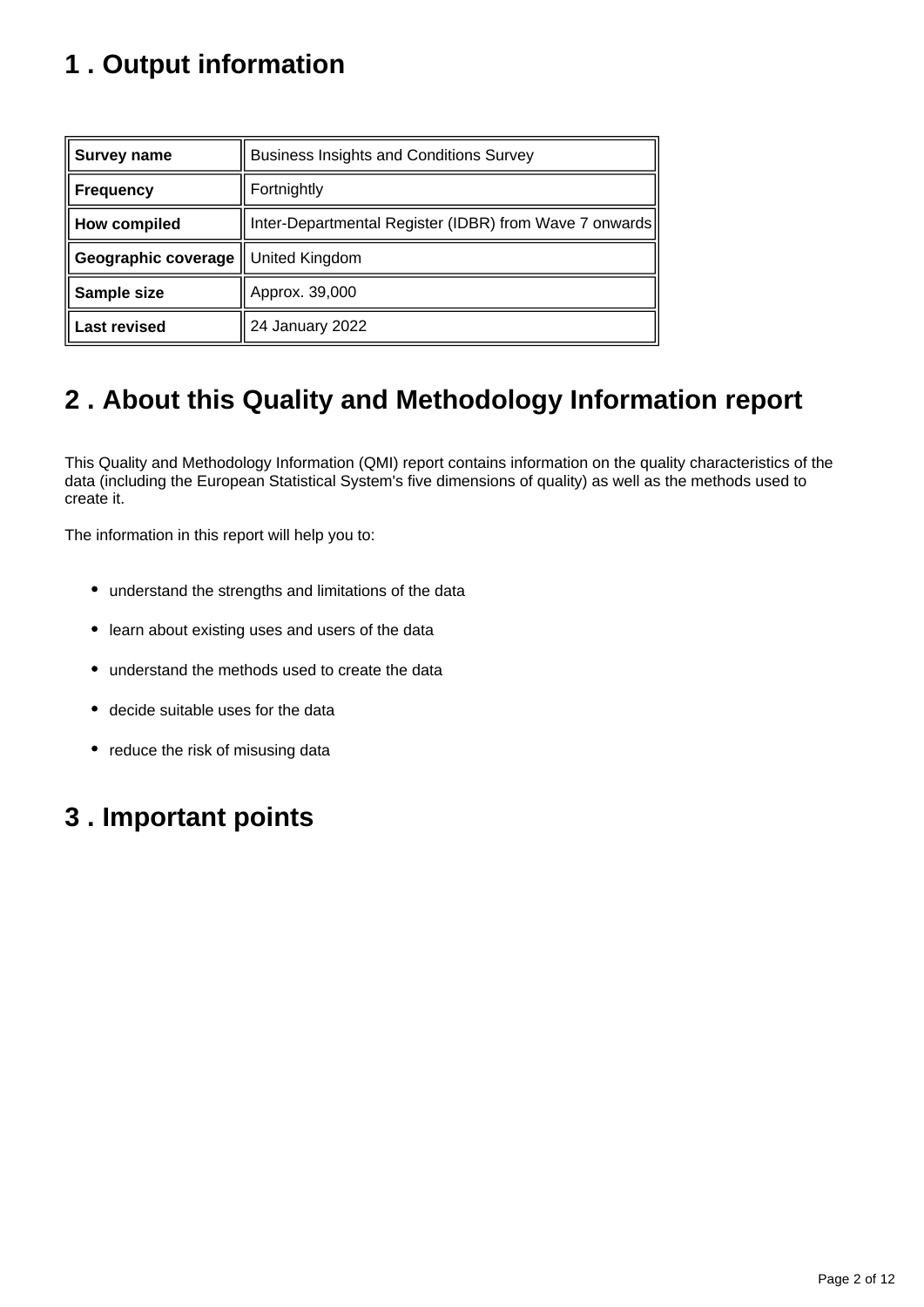- The Business Insights and Conditions Survey (BICS) uses responses from a fortnightly business survey to deliver real-time information to help assess the impact of issues and events affecting the economy and UK businesses.
- Survey questions primarily cover impacts on financial performance, workforce, prices, trade, and business resilience, though are not limited to these topic areas.
- The survey is voluntary, and the results are [experimental](https://www.ons.gov.uk/methodology/methodologytopicsandstatisticalconcepts/guidetoexperimentalstatistics).
- Survey questions are reviewed fortnightly, and questions are often added, removed or amended to reflect changing circumstances and analytical priorities.
- Based on user feedback, from Wave 24 (February 2021), the survey name changed from the "Business Impact of Coronavirus (COVID-19) Survey" to the "Business Insights and Conditions Survey", to ensure the survey name was reflective of all aspects of the questionnaire, but its purpose remains the same.
- Estimates from the BICS are published every fortnight, from Wave 7 (June 2020) onwards, the national estimates are weighted and they are accompanied by unweighted regional estimates.
- From Wave 14 (September 2020), to help further understand the impact of coronavirus (COVID-19) lockdowns and restrictions at a subnational level, weighted subnational estimates for "single-site" businesses only were, and continue to be, published in a [separate statistical release.](https://www.ons.gov.uk/businessindustryandtrade/business/businessservices/articles/businessinsightsandimpactontheukandsubnationaleconomy/latest)

## <span id="page-2-0"></span>**4 . Quality summary**

#### **Overview**

The Business Insights and Conditions Survey (BICS) collects timely information on the impact of challenges facing the economy and other events on UK businesses. Data are collected through a fortnightly online questionnaire from a sample of approximately 39,000 businesses, capturing businesses' experiences on topics such as: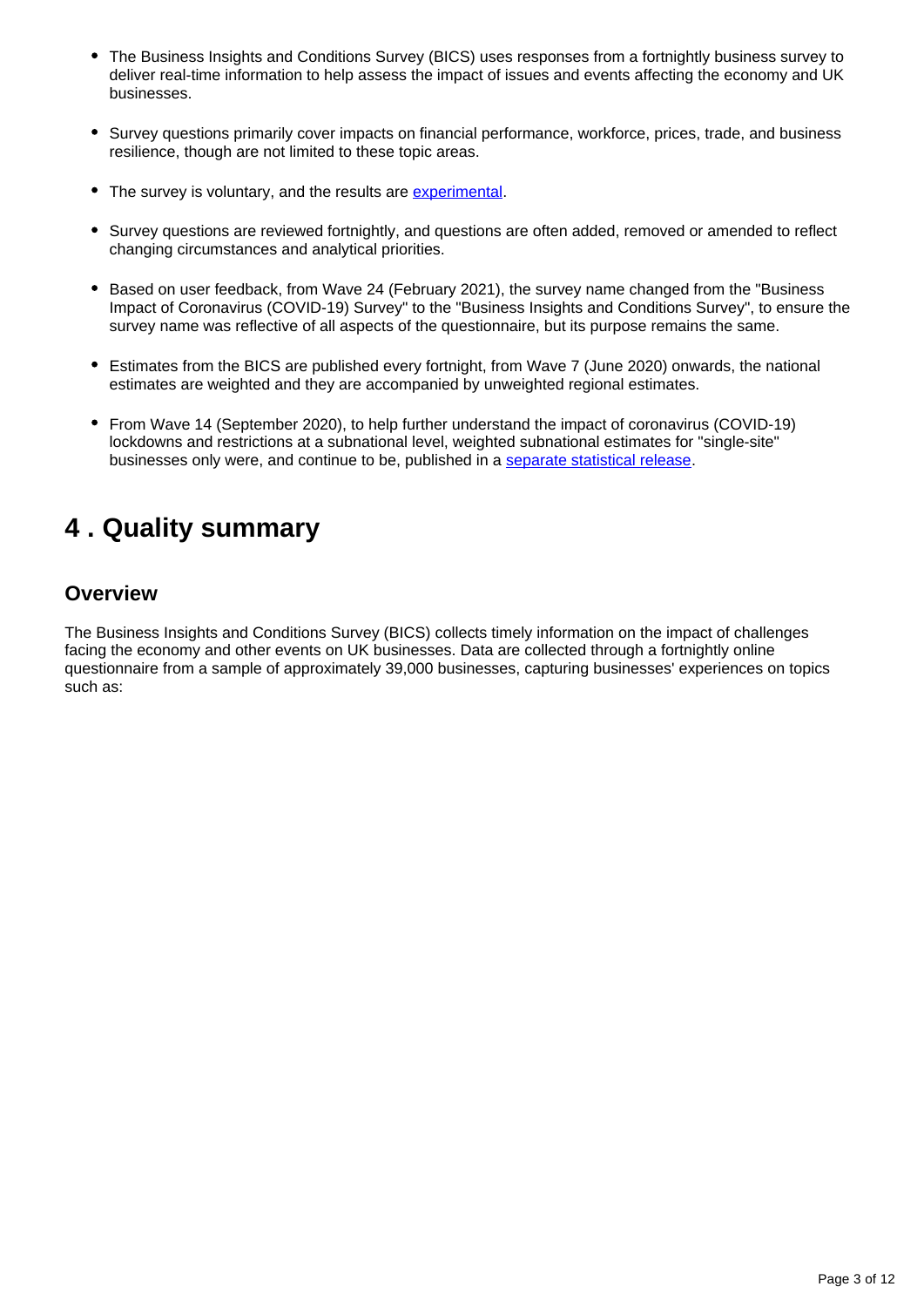- financial performance
- workforce
- prices
- trade and business resilience

Respondents are asked for their experiences at the time of answering the questionnaire, or over a stated reference period, which is either the last two weeks or last month. Survey questions are often added, removed or amended to reflect changing circumstances and analytical priorities.

The BICS sample size has increased over time to allow for deeper and more detailed insights. In summer 2020, the sample design was reviewed and refreshed for Wave 7 of the BICS, which went live on Monday 15 June 2020. The questionnaire was sent to approximately 24,000 businesses, up from approximately 17,000 prior to this change. This sample redesign improved the coverage of smaller-sized businesses, allowing the Office for National Statistics (ONS) to develop weighted BICS estimates, enabling comparison across waves.

The fortnightly estimates from the BICS are weighted from Wave 7 (June 2020) onwards, with only regional tables remaining unweighted. A detailed description of the weighting methodology and its differences to unweighted results can be found in the Business Impact of Coronavirus (COVID-19) Survey: preliminary weighted [results](https://www.ons.gov.uk/businessindustryandtrade/business/businessservices/articles/businessimpactofcoronaviruscovid19survey/preliminaryweightedresults) article.

In autumn 2020, as local coronavirus (COVID-19) lockdowns became more widespread, there was a growing need from users to understand how coronavirus impacts differed by region. Therefore, the BICS sample was reviewed and refreshed once again to improve coverage across all regions of the UK. The sample increased from approximately 24,000 to 39,000 in Wave 17 (November 2020). This enabled the development of weighted subnational BICS estimates for single-sites, which are published within the Understanding the business impacts of [local and national restrictions](https://www.ons.gov.uk/businessindustryandtrade/business/businessservices/articles/businessinsightsandimpactontheukandsubnationaleconomy/july2021) release.

BICS results are made publicly available in an accessible Excel format and are accompanied by a statistical bulletin. The BICS team also makes the microdata available through the Secure Research Service (SRS) and UK Data Service (UKDS) where academics and accredited institutions can use the BICS data for each published wave. The microdata have been processed to ensure no specific business can be identified.

## **Uses and users**

A number of government departments and other bodies use the BICS' data to support crucial policy decisions, analyse changing economic trends and identify sectoral differences in impacts from key events affecting UK businesses.

Key users include:

- the Cabinet Office
- the Devolved Administrations
- the Department for Business, Energy and Industrial Strategy (BEIS)
- the Department for International Trade (DIT)
- the Department for Digital, Culture, Media and Sport (DCMS)
- HM Treasury
- the Bank of England
- business and marketing analysts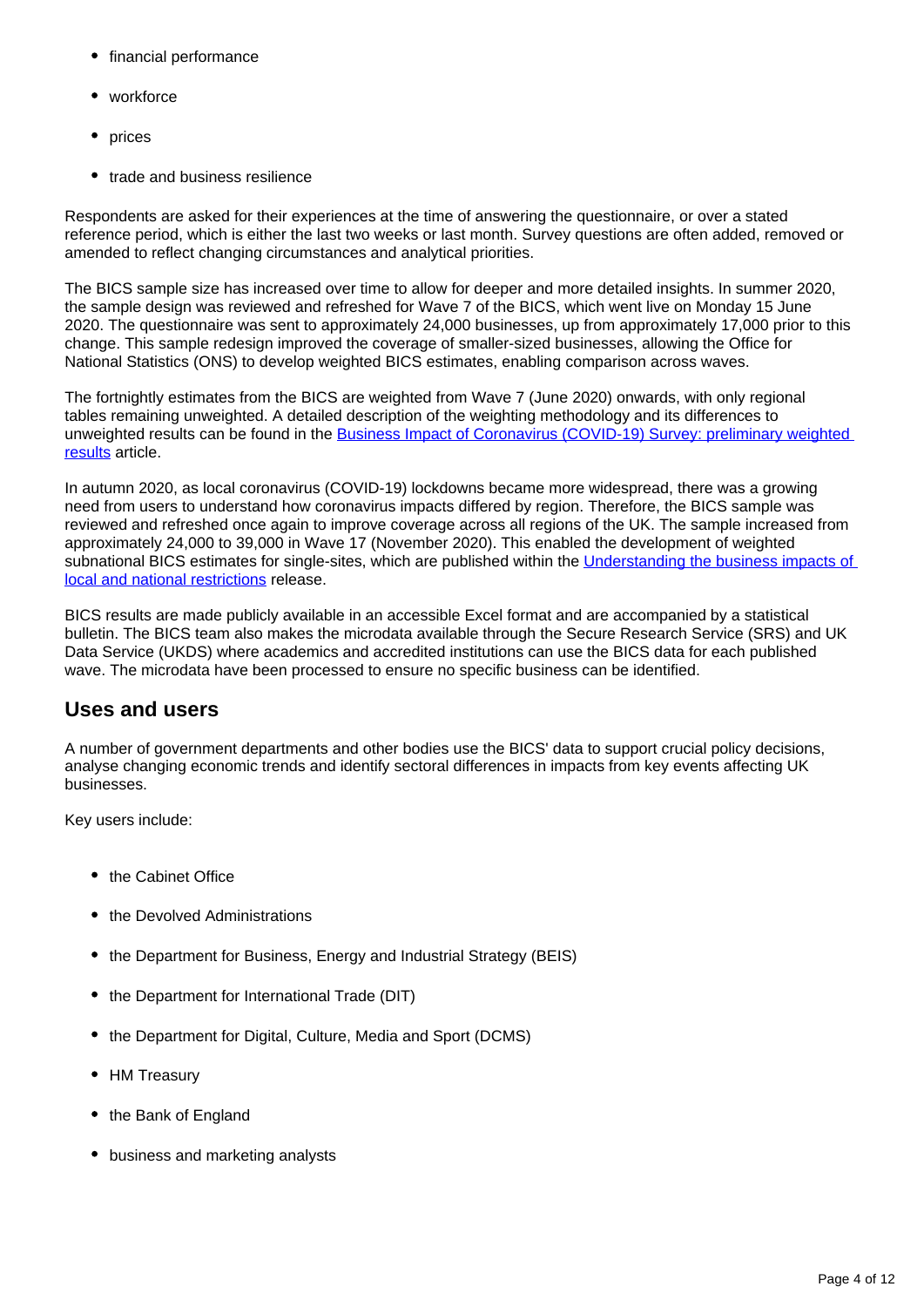## **Strengths and limitations**

The main strengths of the survey are that:

- it provides a rapid production of estimates; the online platform currently collects data fortnightly, with estimates and reference tables published on the Office for National Statistics (ONS) website within four days of the survey closing
- it is flexible and responsive to changing events; the Business Insights and Conditions Survey (BICS) questionnaire process allows for questions to be added, amended or removed from one wave to another
- it meets data needs; the questionnaire is developed with regular customer and stakeholder consultations, and design expertise is applied in the development stages
- its questions are kept as straightforward as possible and directed at the majority of the business population; however, it is also possible to include questions only relevant for specific sub-samples
- robust methods are adopted for the survey's sampling and weighting strategies to limit the amount of bias (for example, because of non-response and non-sampling errors)
- it is as accurate and reliable as possible through thorough quality-assurance checks and regular reviewing of questions

The main limitations of the survey are that:

- these data are not [official statistics,](https://uksa.statisticsauthority.gov.uk/about-the-authority/uk-statistical-system/types-of-official-statistics/) but have been developed to deliver timely indicators
- the unweighted estimates should be treated with caution because they represent the characteristics of only those businesses that responded from the sample and not necessarily the wider business population; therefore, comparisons between waves cannot be made for Waves 1 to 6
- the survey is voluntary and so response rates are lower than for most other ONS business surveys (which are usually mandatory); the low response provides reliable high-level estimates but means more detailed breakdowns may not always be possible

#### **Recent improvements**

There have been six important recent improvements to note, which include that: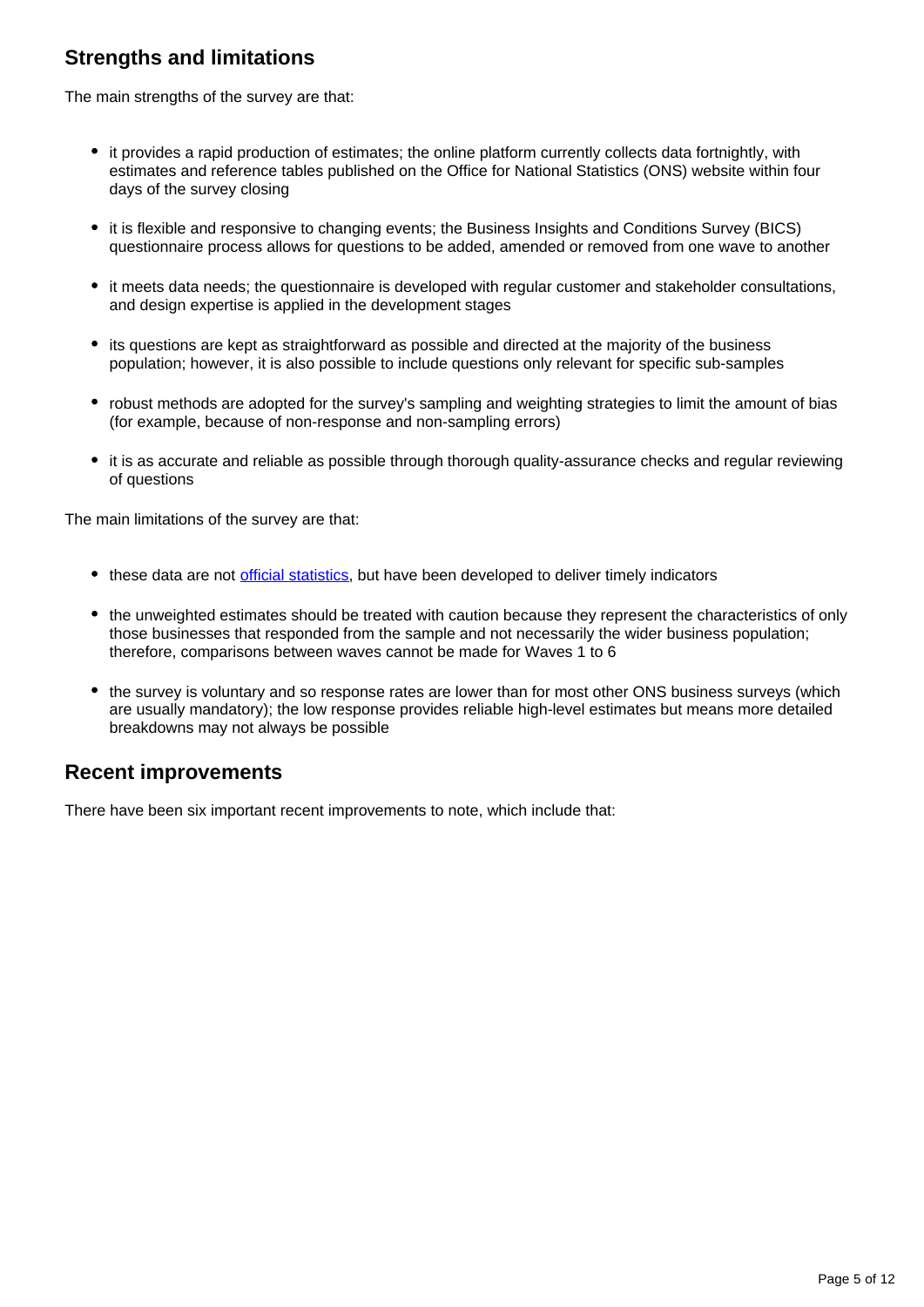- in Wave 38 (September 2021), as part of our regular and ongoing quality assessment of our methods, we introduced improved methodology for the weighting of smaller businesses within the Business Insights and Conditions Survey (BICS) sample, where we use employment and turnover to do so; in the main, this did not affect previous findings, although revisions were published for some estimates back to Wave 7 (June 2020)
- from Wave 37 (August 2021), the headline weighting method of qualitative questions (qualitative questions are those which relate to the measuring, or are measured by the quality, of something, such as size, appearance or value, rather than its quantity), previously weighted by turnover or employment, were updated to be weighted by count (including turnover and business resilience), which will better reflect smaller businesses in the results; variables that were previously weighted by either employment or turnover will continue to be available in the accompanying [dataset](https://www.ons.gov.uk/economy/economicoutputandproductivity/output/datasets/businessinsightsandimpactontheukeconomy) with the respective weight breakdowns
- weighted subnational BICS estimates are now available for "single-site" and "multi-site" businesses to help [understand the business impacts of local and national restrictions;](https://www.ons.gov.uk/businessindustryandtrade/business/businessservices/articles/businessinsightsandimpactontheukandsubnationaleconomy/july2021) these estimates are available from Wave 14 (September 2020) onwards
- from Wave 28 (April 2021), time series data for the main variables were introduced into our dataset to enable wave comparisons to be made more easily; this was extended in Wave 36 (August 2021) so that there was a time series for all variables
- standard errors have been introduced and used to calculate 95% confidence intervals; further information on standard errors and confidence intervals are available in the [Uncertainty and how we measure it for our](https://www.ons.gov.uk/methodology/methodologytopicsandstatisticalconcepts/uncertaintyandhowwemeasureit)  [surveys](https://www.ons.gov.uk/methodology/methodologytopicsandstatisticalconcepts/uncertaintyandhowwemeasureit) release
- in Wave 41 (October 2021), the survey length was shortened to between 40 and 50 questions for each wave, to reduce burden on businesses and to protect the quality of information collected; this means the rotation of some questions was increased, and some questions changed from "the last two weeks" to "the last month", but this change did not affect the comparability of the results

## <span id="page-5-0"></span>**5 . Quality characteristics of the Business Insights and Conditions data**

#### **Relevance**

## **(The degree to which the survey meets users' needs.)**

The survey is currently a fortnightly survey of UK businesses, collecting timely information on the impact of challenges facing the economy and other events on UK businesses. Questions are often requested by both other government departments and other internal Office for National Statistics (ONS) departments.

The Business Insights and Conditions Survey (BICS) provides rapid answers to questions of immediate policy interest, helping to measure key economic impacts on businesses. Topics that have been requested include financial performance, workforce, prices, trade, and business resilience.

## **Accuracy and reliability**

## **(The degree of closeness between an estimate and the true value.)**

The survey measurement will differ from the unknown true value for a number of reasons. The difference is technically known as the total survey error. The total error in a survey estimate is made up of two components: sampling error and non-sampling error.

## **Sampling error**

The Business Insights and Conditions Survey (BICS) is a sample survey, therefore estimates are subject to sampling variability. The size of the sampling variability is dependent upon several factors, including: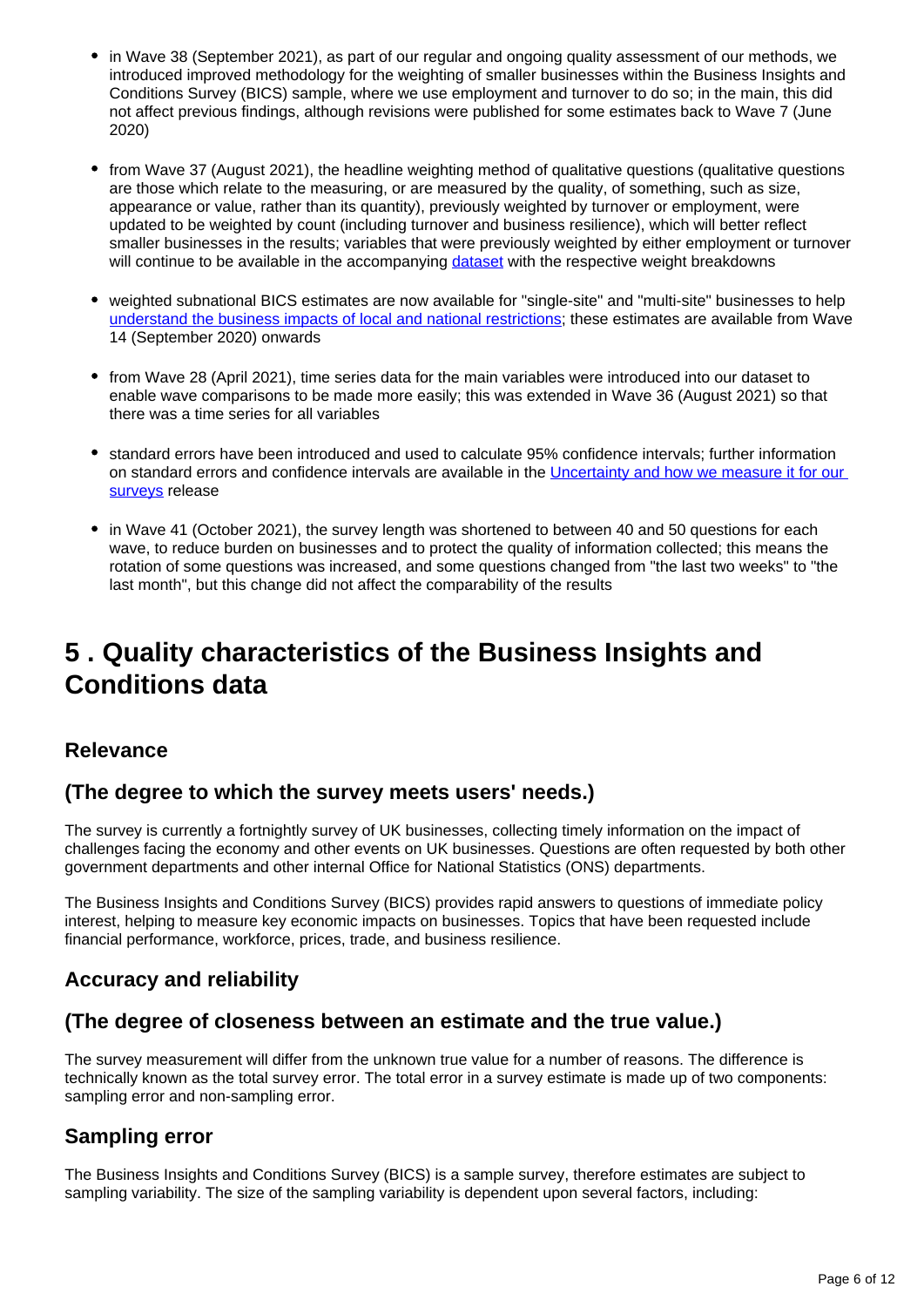- the size of the sample and population
- the effects of the sample design
- the attributes of those businesses, namely turnover and employment figures sourced from the interdepartmental business register (IDBR)

The impact of these varies for different estimates. Standard errors give an indication of the amount that a given estimate deviates from a true population value.

Standard errors have been used to calculate 95% confidence intervals and are included alongside each fortnightly [dataset.](https://www.ons.gov.uk/economy/economicoutputandproductivity/output/datasets/businessinsightsandimpactontheukeconomy)

Further information on standard errors and confidence intervals is available in Uncertainty and how to measure it [for our surveys.](https://www.ons.gov.uk/methodology/methodologytopicsandstatisticalconcepts/uncertaintyandhowwemeasureit)

### **Non-sampling error**

Sources of non-sampling error include the following:

- imperfections of the sampling frame (the Inter-Departmental Business Register (IDBR))
- non-response
- response errors (caused by, for example, the respondent misunderstanding the question)
- errors when imputing or processing data

To minimise the effect of non-sampling error, the questionnaire is carefully designed and quality-control procedures are used throughout. Weighting or imputation are used appropriately to compensate for nonresponse. Imperfections in the IDBR are minimised by applying robust and long-established maintenance and updating procedures.

An enrolment letter is sent, using the address on the IDBR, for each business sampled, asking the business to register to complete the questionnaire online. We do not specify who within the business should be completing the questionnaire, and therefore more specific information (for example, financial performance) might have higher risk of error.

#### **Coherence and comparability**

### **(Coherence is the degree to which data that are derived from different sources or methods, but refer to the same topic, are similar. Comparability is the degree to which data can be compared over time and domain, for example, geographic level.)**

The estimates in the **Business insights and impacts on the UK** economy statistical bulletin are based on a single source, which is the Business Insights and Conditions Survey (BICS). This has allowed comparisons over time for key questions on trading status, workforce status, financial performance and business resilience. Key BICS estimates on financial performance and furlough have been shown to be coherent with official estimates.

The BICS' financial performance trends have been compared with [monthly GDP](https://www.ons.gov.uk/businessindustryandtrade/business/businessservices/bulletins/businessinsightsandimpactontheukeconomy/27january2022#business-insights-and-conditions-survey-bics-and-adjusted-monthly-gross-domestic-product-termed-as-gdp-estimates) in the main release. A [Comparison of furloughed jobs data,](https://www.ons.gov.uk/businessindustryandtrade/business/businessservices/articles/comparisonoffurloughedjobsdata/march2020tojune2021) which examines how official HMRC estimates compare well with timelier BICS estimates, has also been made. Other official sources have often reinforced, at a later date, emerging stories initially picked up in BICS estimates. These are cited in the main release where possible.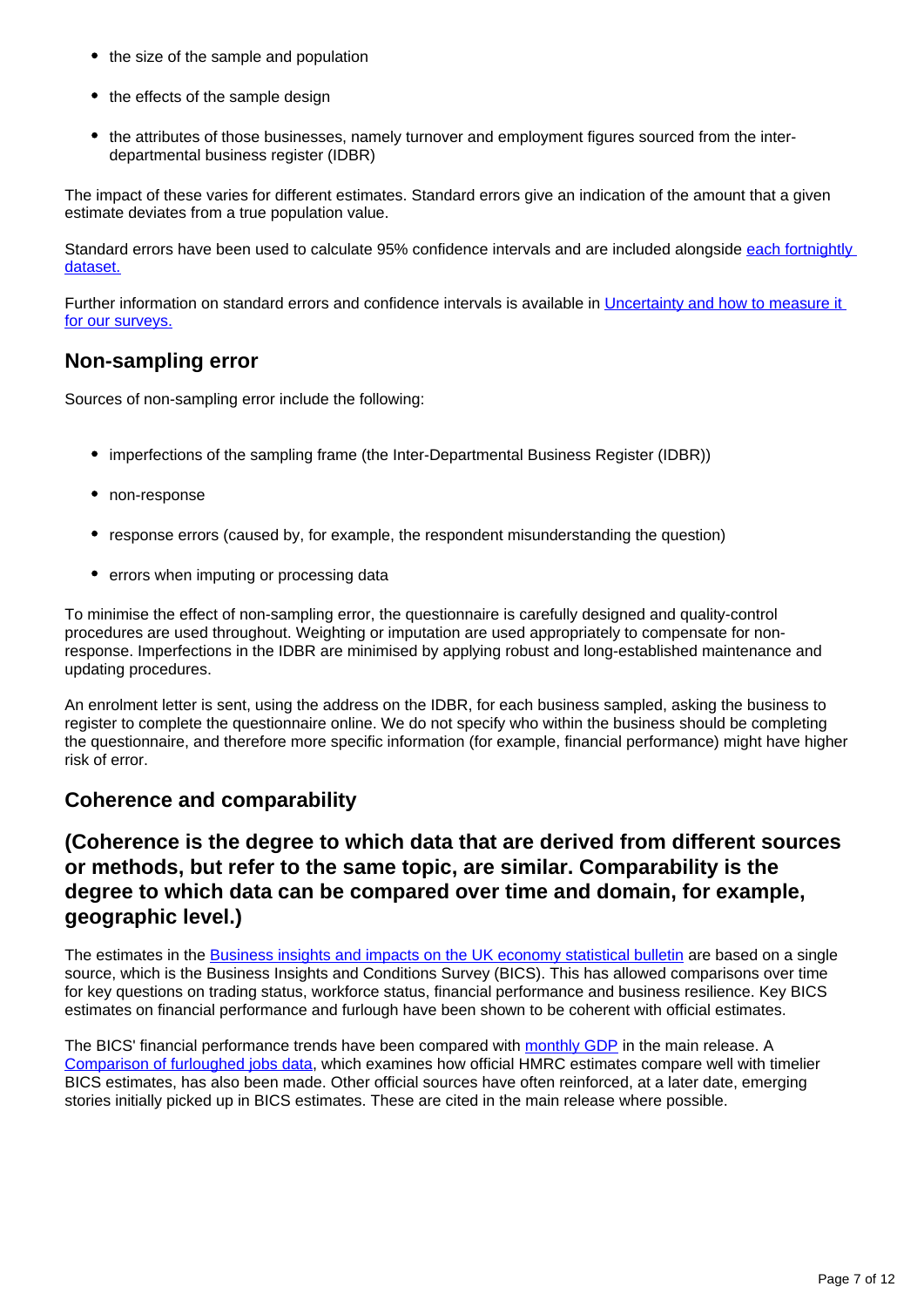## **Accessibility and clarity**

## **(Accessibility is the ease with which users can access the data, also reflecting the format in which the data are available and the availability of supporting information. Clarity refers to the quality and sufficiency of the release details, illustrations and accompanying advice.)**

Each wave, accessible [datasets](https://www.ons.gov.uk/economy/economicoutputandproductivity/output/datasets/businessinsightsandimpactontheukeconomy) in an Excel format are produced alongside the statistical bulletin. Each workbook contains several different tabs, which are clearly labelled and provide data and information collected for that specific wave as well as previous waves, so results are presented in a time series format. Estimates are broken down by industry, size band and trading status. As questions vary every wave, we include a link to the latest [questions](https://www.ons.gov.uk/peoplepopulationandcommunity/healthandsocialcare/conditionsanddiseases/articles/businessimpactofcovid19surveyquestions/latest) for the current live wave and a link to [questions from previous waves](https://www.ons.gov.uk/peoplepopulationandcommunity/healthandsocialcare/conditionsanddiseases/articles/businessimpactofcovid19surveyquestions/previousReleases) on the Office for National Statistics (ONS) website.

Anonymised data from the Business Insights and Conditions Survey (BICS) are sent to the ONS' [Secure](https://www.ons.gov.uk/aboutus/whatwedo/statistics/requestingstatistics/approvedresearcherscheme/)  [Research Service \(SRS\)](https://www.ons.gov.uk/aboutus/whatwedo/statistics/requestingstatistics/approvedresearcherscheme/) and UK data service (UKDS) to allow users access to the microdata. BICS data are added on a fortnightly basis, with an approximate three-week delay between the initial BICS publication and the data being made available on the SRS and UKDS. The microdata are processed to ensure that no specific business can be identified.

Only researchers accredited under the Digital Economy Act are able to access data in the SRS. You can apply for accreditation through the [Research Accreditation Service \(RAS\)](https://researchaccreditationservice.ons.gov.uk/ons/ONS_registration.ofml). You need to have relevant academic or work experience and must successfully attend and complete the assessed Safe Researcher Training. To conduct analysis with microdata from the SRS, a project application must be submitted to the Research Accreditation Panel (RAP). To access the SRS, you must also work for an organisation with an Assured Organisational Connectivity agreement in place.

## **Timeliness and punctuality**

## **(Timeliness refers to the lapse of time between data collection and data delivery. Punctuality refers to the gap between planned and actual data delivery dates.)**

The Business Insights and Conditions Survey (BICS) collects data every day through its online questionnaire, with every two-week period having a set group of questions referred to as a "Wave". Results from each wave are published just four days after the survey closes, and accompanying analysis is also provided. The publication and dataset are published every other Thursday on the Office for National Statistics (ONS) website (four days after the survey end date).

## **Concepts and definitions (including list of changes to definitions)**

## **(Concepts and definitions describe the legislation governing the output and give a description of the classifications used in the output.)**

#### **EU exit transition period**

The EU exit transition is the period agreed in the UK-EU Withdrawal Agreement in which the UK is no longer a member of the EU but continues to be subject to EU rules and remains a member of the single market and customs union. When the UK left the EU on 31 January 2020, it entered the transition period. The transition period came to an end on 31 December 2020.

#### **Reporting unit**

The business unit to which questionnaires are sent is called the reporting unit. The response from the reporting unit can cover the enterprise as a whole or parts of the enterprise identified by lists of local units.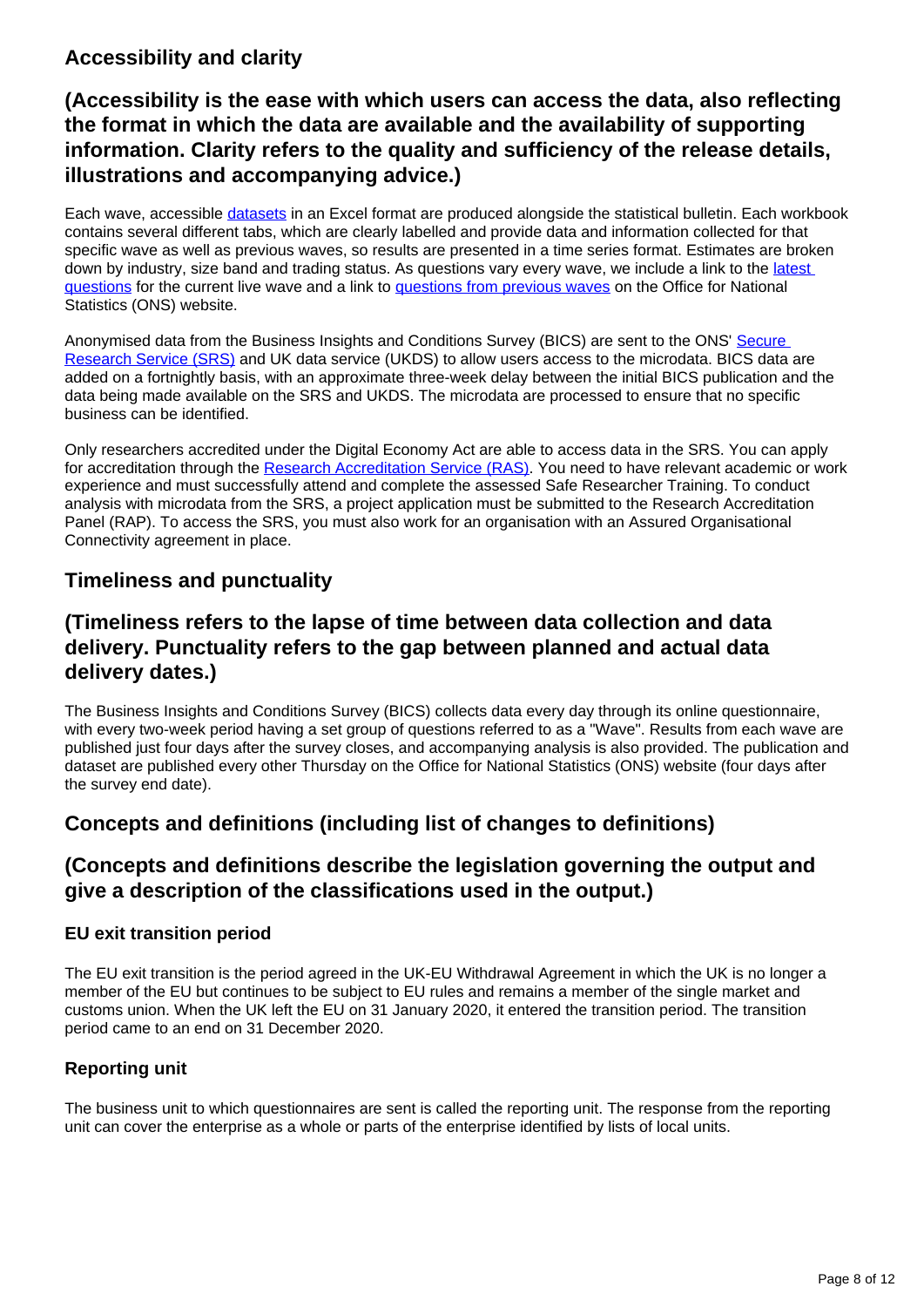#### **Single site**

Businesses can have one site or many sites, and these sites can be in one country or region or have a presence across the UK and beyond. By using a single-business-site approach, we exclude businesses with multiple sites. Overall, single-site businesses represent 98% of all businesses and approximately half of total UK turnover and employment.

## **Why you can trust our data**

The Office for National Statistics (ONS) is the UK's largest independent producer of statistics and the recognised national statistical institute of the UK. [The Data Strategy](https://www.ons.gov.uk/aboutus/transparencyandgovernance/datastrategy), available on the ONS website, details how data are collected, secured and used in the publication of statistics. We treat the data that we hold with respect, keeping it secure and confidential, and we use statistical methods that are professional, ethical and transparent. You can find out more about our [data policies](https://www.ons.gov.uk/aboutus/transparencyandgovernance/datastrategy/datapolicies) on our website.

## <span id="page-8-0"></span>**6 . Methods used to produce the Business Insights and Conditions Survey (BICS) data**

## **Sampling frame**

The sample was redesigned ahead of Wave 7 (June 2020), incorporating the following features:

- improved sampling of smaller-sized businesses
- sample selected independently of other Office for National Statistics (ONS) surveys
- businesses joining, staying in, and leaving the sample being managed in a robust and consistent way
- a significantly increased sample size from approximately 17,000 to 24,000 UK businesses

These improvements to our design provided a suitable foundation for weighting to be applied to the, until then, unweighted estimates. The sampling frame used in the Business Insights and Conditions Survey (BICS) for the first six waves was a non-random sub-sample of the listed industries from the [Monthly Business Survey](https://www.ons.gov.uk/surveys/informationforbusinesses/businesssurveys/monthlybusinesssurveyproductionandservices) (MBS), Retail Sales Index and Construction Surveys, and the design was impossible to weight appropriately.

In Wave 17 (November 2020), the sample size was increased once again to approximately 39,000 businesses, further improving the accuracy across regions and different business sizes.

All businesses with 250 or more employees are included in the BICS sample, with a random stratified sample selected for those with an employment between 0 and 249.

## **Coverage**

The industries covered are: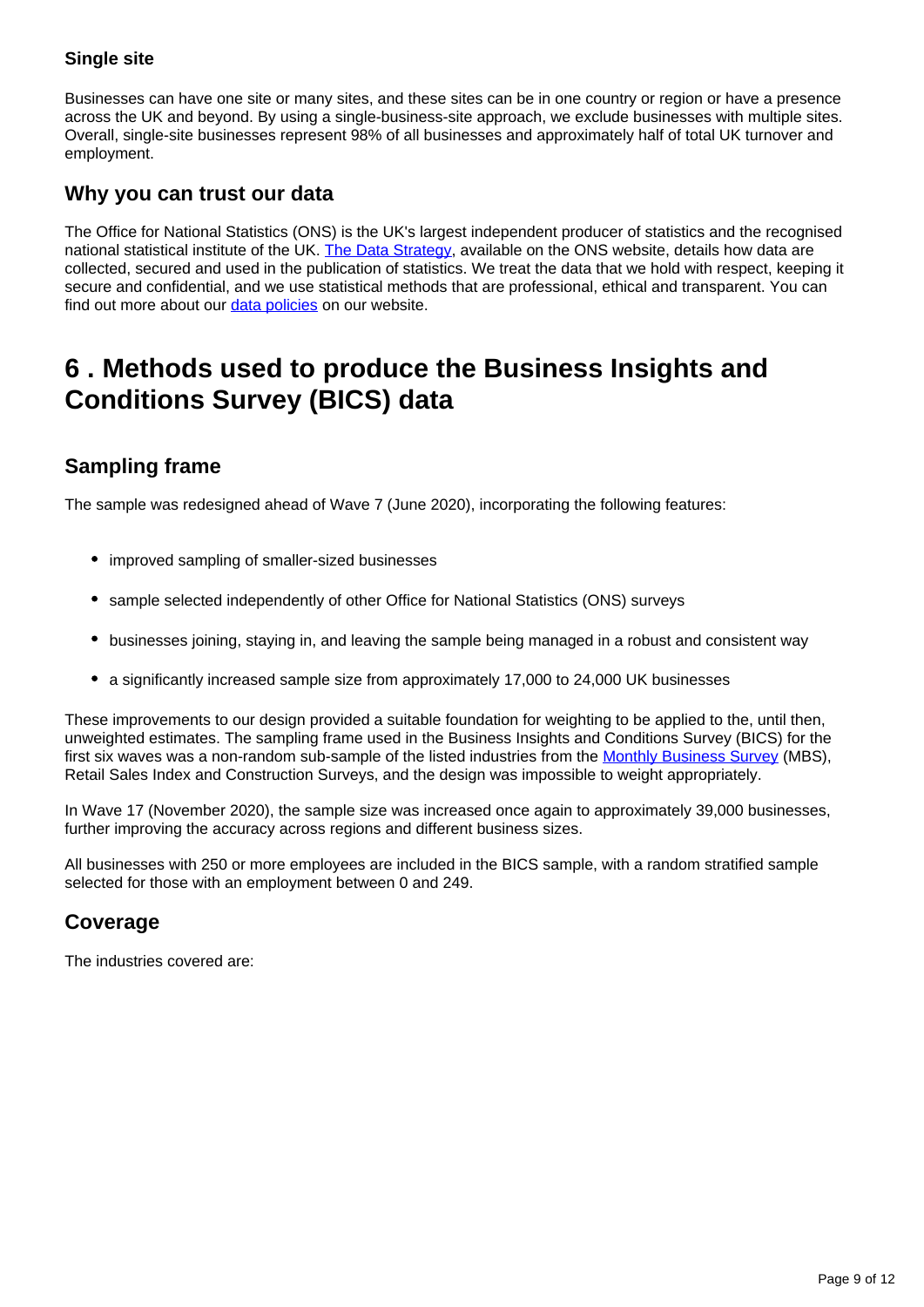- non-financial services, which includes professional, scientific, communication, administrative, transport, accommodation and food, private health and education, and entertainment services
- distribution, which includes retail, wholesale and motor trades
- production, which includes manufacturing, oil and gas extraction, energy generation and supply, and water and waste management
- construction, which includes civil engineering, housebuilding, property development, and specialised construction trades such as plumbers, electricians and plasterers

The following industries are excluded from the survey:

- agriculture
- public administration and defence
- public provision of education and health
- finance and insurance

### **Reporting unit**

Where more than one type of economic activity is carried out by a local unit or enterprise, its principal activity is the activity in which most of the people are employed, and it does not necessarily account for 50% or more of the total employment of the unit. There are detailed rules for determining [Standard Industrial Classification \(SIC\)](https://www.ons.gov.uk/methodology/classificationsandstandards/ukstandardindustrialclassificationofeconomicactivities/uksic2007) for multiple-activity economic units.

#### **How we process the data**

The data are validated and cleaned, variables are derived, and weights are applied. As the survey collects information on a sample of the population, the data are weighted to enable us to make inferences from this sample to the entire population.

Businesses only answer questions dependent on previous responses because of routing. As such, weighting is done per question and can mean some variables have low response.

## **Weighting**

Weighted estimates for the Business Insights and Conditions Survey (BICS) are used for all variables that are collected at a UK level. A detailed description of the weighting methodology and its differences to unweighted estimates is available in **[Business Impact of Corona](https://www.ons.gov.uk/businessindustryandtrade/business/businessservices/articles/businessimpactofcoronaviruscovid19survey/preliminaryweightedresults)virus** (COVID-19) Survey (BICS): preliminary weighted results.

On 20 July 2021, experimental weighted regional estimates up to Wave 34 (July 2021) were published in [Understanding the business impacts of local and national restrictions, UK: July 2021.](https://www.ons.gov.uk/businessindustryandtrade/business/businessservices/articles/businessinsightsandimpactontheukandsubnationaleconomy/july2021)

Weighted estimates for businesses with more than nine employees in Scotland only, are available from the [Scottish Government.](https://www.gov.scot/collections/business-and-innovation-statistics/) The weighted Scotland estimates are for businesses that have a presence in Scotland, as opposed to only those businesses headquartered in Scotland. Having a presence in Scotland means that the business has a local unit or site (for example, a shop, office or factory) in Scotland.

Different weighting methods are appropriate depending on the type of analysis and policy questions being considered. Most results are weighted by count to be reflective of all UK businesses. As part of our regular and ongoing quality assessment of our methods, we introduced improved methodology for the weighting of smaller businesses within the BICS sample, where we use employment and turnover to do so. This, in the main, did not affect our previous findings, though some revisions were made to estimates back to Wave 7 (June 2020). We continue to publish our weighting methods in the "ad-hoc" tab of our [fortnightly](https://www.ons.gov.uk/economy/economicoutputandproductivity/output/datasets/businessinsightsandimpactontheukeconomy) dataset.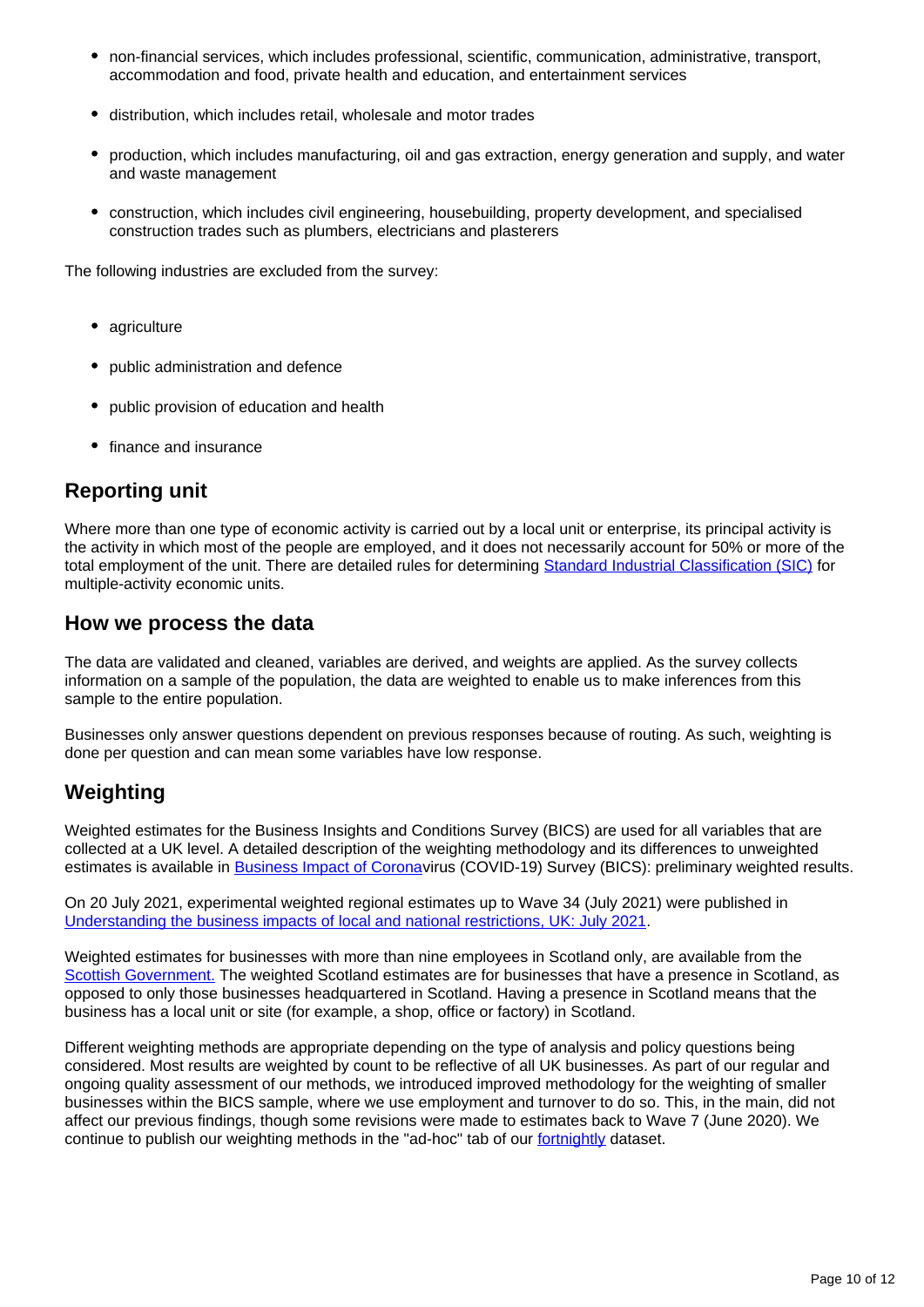## **Weighting by count**

Weighting by count scales up responses in the Business Insights and Conditions Survey (BICS) to be representative of all businesses in the UK. Using information from the Inter-Departmental Business Register [\(IDBR\),](https://www.ons.gov.uk/aboutus/whatwedo/paidservices/interdepartmentalbusinessregisteridbr) weighting by count scales up responses for all businesses that have between 0 and 249 employees, to the point where the counts of all businesses of this size in the UK are represented. The size band of greater than 250 employees is completely enumerated, so no weighting is applied.

The weight applied to each response in qualitative questions (for example, on trading status) is based on standard expansion estimation. The weights are calculated for each stratum, that is, a group of businesses with the same characteristics based on [Standard Industrial Classification \(SIC\) 2007 industry](https://onsdigital.github.io/dp-classification-tools/standard-industrial-classification/ONS_SIC_hierarchy_view.html), employment size and country. In each stratum, the weight is the ratio of two counts of businesses. The numerator is the count of all businesses in the UK in that stratum; the denominator is the count of businesses responding to the survey.

Weighting BICS responses by count produces the largest differences to the unweighted BICS results (for example, the proportion of businesses that are currently trading). This is mainly because the weights of small businesses are larger. Responses from businesses with zero to nine employees are weighted the most, given that they make up 90% of the total number of businesses in the UK but only around 10% of respondents in the BICS.

Weighting by count provides a good overview of the impact of businesses regardless of their size, allowing for the experience of small businesses to be better represented in headline results.

## **Weighting by ratio estimation with turnover as the auxiliary variable**

The value of turnover is derived using the percentage questions asked on the BICS and registered turnover in the Inter-Departmental Business Register (IDBR), which is used to construct the BICS sampling frame. In effect, businesses with larger turnover are given greater emphasis in results. Once the value of the turnover of responding businesses is derived, a standard ratio estimation, with IDBR turnover as the auxiliary variable, is then used to calculate the weight applied to a particular stratum. Ratio estimation corrects for any imbalances in the selected sample that arise through random chance or non-response.

#### **Weighting by ratio estimation with employment as the auxiliary variable**

We first derive counts of employment from the percentage questions asked on the survey (such as the workforce proportions question) and multiply these percentages by the registered employment figure recorded in the Inter-Departmental Business Register (IDBR) at the time of the sample selection. In effect, the percentages reported by businesses with larger employment sizes are given greater emphasis in the results. These counts are then weighted using standard ratio estimation with IDBR employment as the auxiliary variable. By using employment as the auxiliary variable, ratio estimation corrects for any imbalances in the selected sample that arise through random chance or non-response.

#### **Imputation**

Imputation is only applied to larger businesses (those with 250 or more employees) as all these businesses in this population are sampled, and the use of imputation based on their response characteristics from earlier waves, where available, is more precise than using weighting to compensate for non-response.

## **Unweighted regional estimates**

Unweighted regional Business Insights and Conditions Survey (BICS) estimates are produced by taking the survey return from each reporting unit and then applying this to the reporting unit's local sites. If a business has a site or several sites (also known as local units) within a country, then this business is defined as having a presence there. The business is then allocated once within each region (regardless of the number of sites) and the information provided by the reporting unit as a whole is copied and used within each country.

#### **How we quality assure and validate the data**

There are quality-assurance processes in place from the drawing of the sample and development of the questionnaire to publication of the data and estimates.

These processes include: